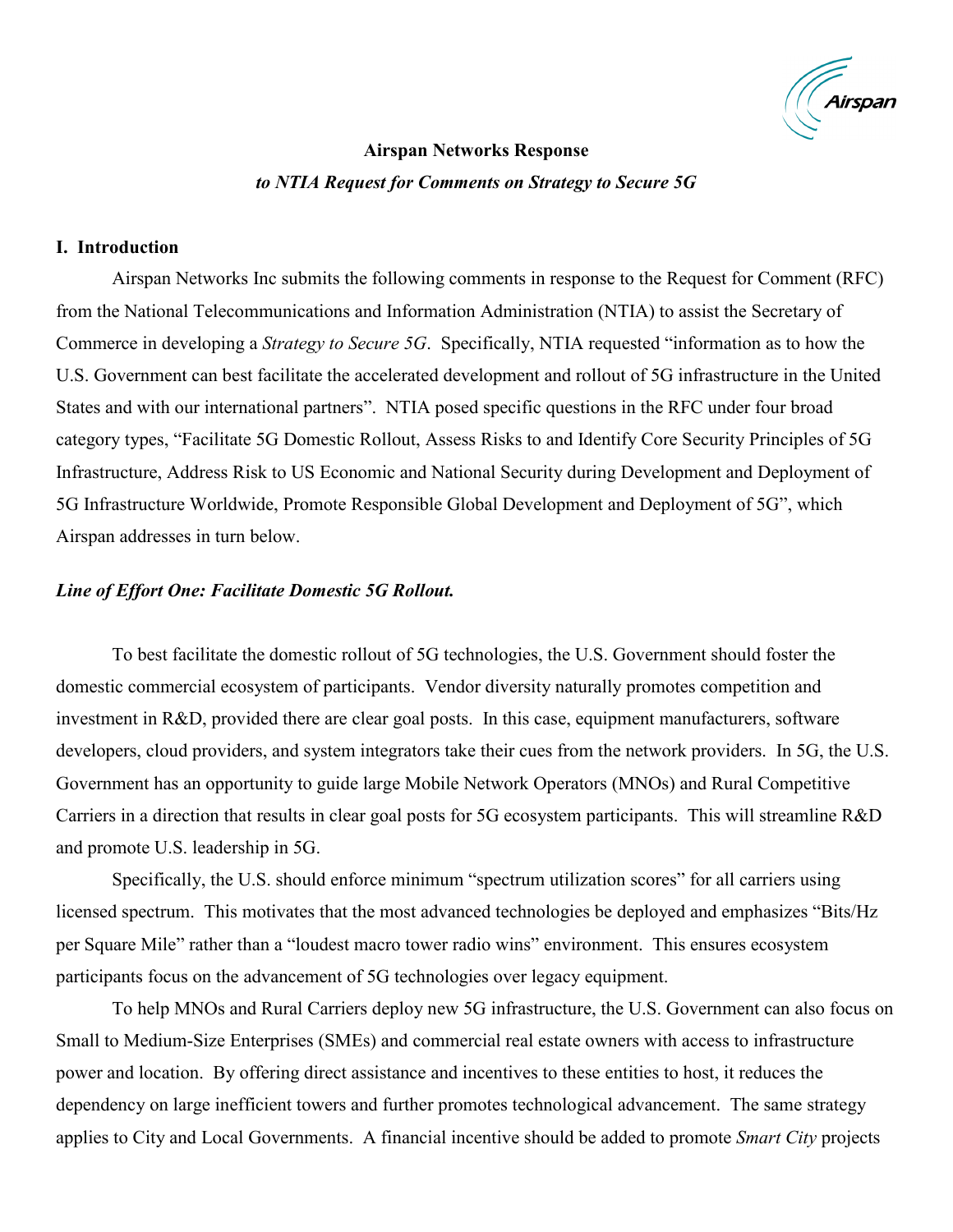that provide shared frequency neutral host 5G (i.e. CBRS band) in addition to other municipal services. This will promote rapid deployment of new 5G technologies.

Market based incentives will certainly lead to increased R&D, but the U.S. currently lacks a substantive program to fund specific initiatives. Airspan recommends that the U.S. prop up a "Bell Labs" style alliance of Software, Radio Frequency, Hardware and Manufacturing partners with a \$350mm investment to regain the high value process on top of American 5G silicon and trusted international partnerships. The program should fund specific initiatives in the following areas:

- *5G Total Spectral Efficiency: to get the most out of our airwaves*
- *C Block Radio Subsystem: allows US vendors to prepare ahead of the C Block auction*
- *5G In Building Neutral Host Software Solutions*
- *Smart City Pole Attach 5G Systems*
- *Advanced Industrial Automation Networks based on 5G*

## *Line of Effort Two: Assess Risks to and Identify Core Security Principles of 5G Infrastructure.*

Promoting the domestic commercial ecosystem of 5G participants indirectly results in more secure and trusted networks. Vendor diversity and virtualized networks should lead to an architecture that is less susceptible to attack, but potentially difficult to police. Frontline solutions are limited to trusted supplier programs and interoperability demonstrations for which Airspan recommends the U.S. Government consider the following factors:

- *Country of Origin, especially as defined by high dollar value content like Silicon (less so for low tech components like Printed Circuit Boards, Capacitors, Resistors etc.)*
- *Manufacturing with trusted supply chain EMS companies with the option to utilize US based factories*
- *Number of working base stations in the US 4G ecosystem (to demonstrate track record)*
- *Interoperability demonstrations (to demonstrate track record)*
- *Trusted Supplier Programs like Palindrome Inc exist today for the major telephone companies and should be extended*

# *Line of Effort Three: Address Risks to U.S. Economic and National Security during Development and Deployment of 5G Infrastructure Worldwide.*

The development and deployment of 5G Infrastructures worldwide presents a huge opportunity for the U.S. and its enterprises. The market for export is enormous as the \$1T cap-ex cycle for 5G is just beginning. Encouraging a specific strong US domestic lineup of equipment and software infrastructure providers allows other nations to "Just Say No" to geopolitically hostile alternatives while not having to accept inferior legacy